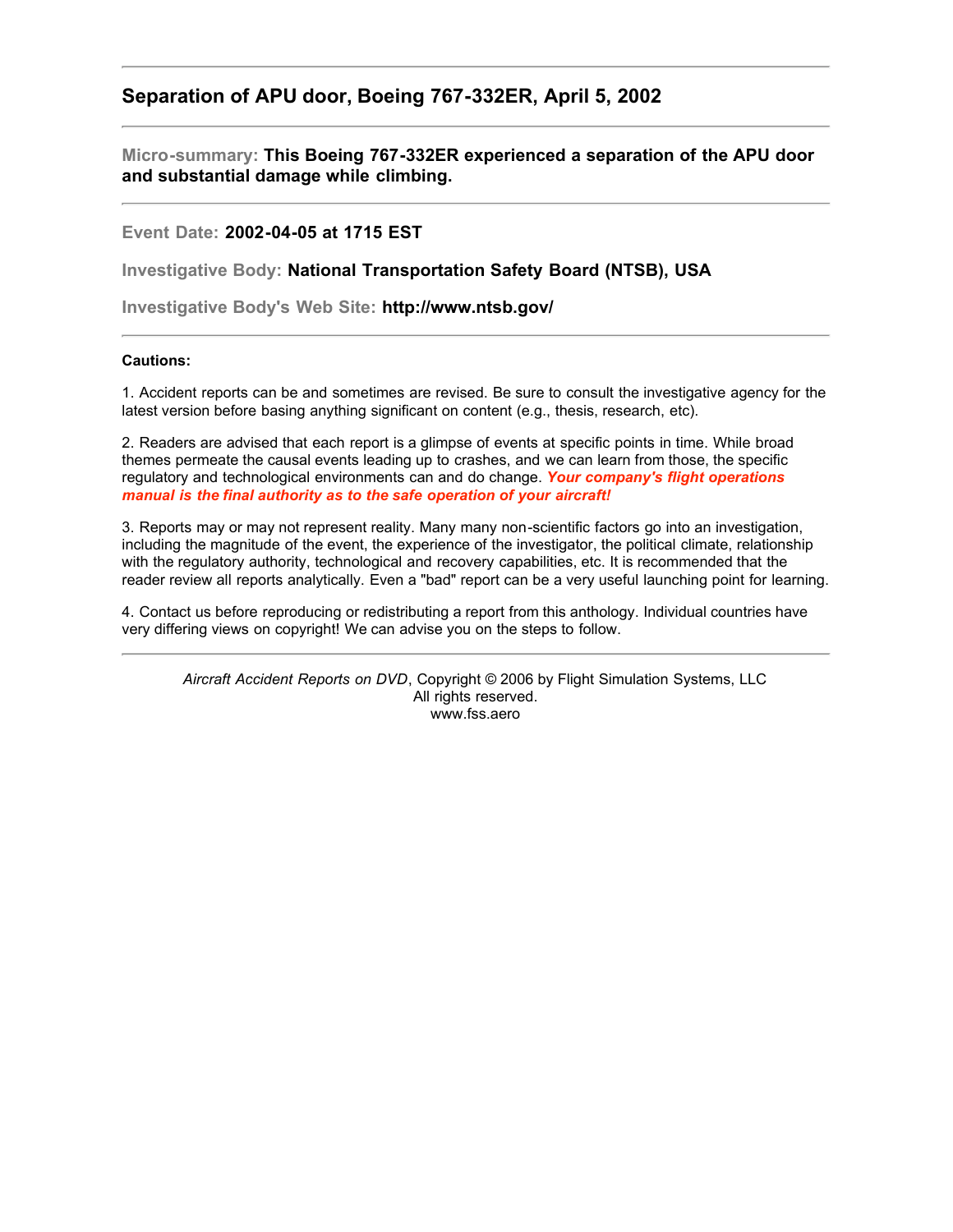| <b>National Transportation Safety Board</b>                                                                                                                                                                                                                                                                                                                                                                                                                                                                                                                                                                                                                                                                                                                                                                                                                                                                                                                                                                                                                                                                                                                                                                                                                                                                                                                                                                                                                                                                                                                                                                                                                                                                                                                                                                                                                                                                                                                                                                                                                                                                                                                                                                                                                                                                                                                                                                                                                                                                                                                                                                                                                                                                                                                                                                                                                                                                                                                                                                                                                                                                                                                                                                                                                                                                                                                                                                                                                                                       |              |  | NTSB ID: ATL02LA075                                              |                                  | Aircraft Registration Number: N1608 |  |                  |  |  |
|---------------------------------------------------------------------------------------------------------------------------------------------------------------------------------------------------------------------------------------------------------------------------------------------------------------------------------------------------------------------------------------------------------------------------------------------------------------------------------------------------------------------------------------------------------------------------------------------------------------------------------------------------------------------------------------------------------------------------------------------------------------------------------------------------------------------------------------------------------------------------------------------------------------------------------------------------------------------------------------------------------------------------------------------------------------------------------------------------------------------------------------------------------------------------------------------------------------------------------------------------------------------------------------------------------------------------------------------------------------------------------------------------------------------------------------------------------------------------------------------------------------------------------------------------------------------------------------------------------------------------------------------------------------------------------------------------------------------------------------------------------------------------------------------------------------------------------------------------------------------------------------------------------------------------------------------------------------------------------------------------------------------------------------------------------------------------------------------------------------------------------------------------------------------------------------------------------------------------------------------------------------------------------------------------------------------------------------------------------------------------------------------------------------------------------------------------------------------------------------------------------------------------------------------------------------------------------------------------------------------------------------------------------------------------------------------------------------------------------------------------------------------------------------------------------------------------------------------------------------------------------------------------------------------------------------------------------------------------------------------------------------------------------------------------------------------------------------------------------------------------------------------------------------------------------------------------------------------------------------------------------------------------------------------------------------------------------------------------------------------------------------------------------------------------------------------------------------------------------------------------|--------------|--|------------------------------------------------------------------|----------------------------------|-------------------------------------|--|------------------|--|--|
| <b>FACTUAL REPORT</b>                                                                                                                                                                                                                                                                                                                                                                                                                                                                                                                                                                                                                                                                                                                                                                                                                                                                                                                                                                                                                                                                                                                                                                                                                                                                                                                                                                                                                                                                                                                                                                                                                                                                                                                                                                                                                                                                                                                                                                                                                                                                                                                                                                                                                                                                                                                                                                                                                                                                                                                                                                                                                                                                                                                                                                                                                                                                                                                                                                                                                                                                                                                                                                                                                                                                                                                                                                                                                                                                             |              |  | Occurrence Date: 04/05/2002                                      |                                  | Most Critical Injury: None          |  |                  |  |  |
| AVIATION                                                                                                                                                                                                                                                                                                                                                                                                                                                                                                                                                                                                                                                                                                                                                                                                                                                                                                                                                                                                                                                                                                                                                                                                                                                                                                                                                                                                                                                                                                                                                                                                                                                                                                                                                                                                                                                                                                                                                                                                                                                                                                                                                                                                                                                                                                                                                                                                                                                                                                                                                                                                                                                                                                                                                                                                                                                                                                                                                                                                                                                                                                                                                                                                                                                                                                                                                                                                                                                                                          |              |  | Occurrence Type: Accident                                        |                                  | Investigated By: NTSB               |  |                  |  |  |
| Location/Time                                                                                                                                                                                                                                                                                                                                                                                                                                                                                                                                                                                                                                                                                                                                                                                                                                                                                                                                                                                                                                                                                                                                                                                                                                                                                                                                                                                                                                                                                                                                                                                                                                                                                                                                                                                                                                                                                                                                                                                                                                                                                                                                                                                                                                                                                                                                                                                                                                                                                                                                                                                                                                                                                                                                                                                                                                                                                                                                                                                                                                                                                                                                                                                                                                                                                                                                                                                                                                                                                     |              |  |                                                                  |                                  |                                     |  |                  |  |  |
| Nearest City/Place                                                                                                                                                                                                                                                                                                                                                                                                                                                                                                                                                                                                                                                                                                                                                                                                                                                                                                                                                                                                                                                                                                                                                                                                                                                                                                                                                                                                                                                                                                                                                                                                                                                                                                                                                                                                                                                                                                                                                                                                                                                                                                                                                                                                                                                                                                                                                                                                                                                                                                                                                                                                                                                                                                                                                                                                                                                                                                                                                                                                                                                                                                                                                                                                                                                                                                                                                                                                                                                                                | <b>State</b> |  | Zip Code                                                         | Local Time<br>Time Zone          |                                     |  |                  |  |  |
| Atlanta                                                                                                                                                                                                                                                                                                                                                                                                                                                                                                                                                                                                                                                                                                                                                                                                                                                                                                                                                                                                                                                                                                                                                                                                                                                                                                                                                                                                                                                                                                                                                                                                                                                                                                                                                                                                                                                                                                                                                                                                                                                                                                                                                                                                                                                                                                                                                                                                                                                                                                                                                                                                                                                                                                                                                                                                                                                                                                                                                                                                                                                                                                                                                                                                                                                                                                                                                                                                                                                                                           | GA           |  | 30303                                                            | 1715                             | <b>EST</b>                          |  |                  |  |  |
| Airport Proximity: Off Airport/Airstrip                                                                                                                                                                                                                                                                                                                                                                                                                                                                                                                                                                                                                                                                                                                                                                                                                                                                                                                                                                                                                                                                                                                                                                                                                                                                                                                                                                                                                                                                                                                                                                                                                                                                                                                                                                                                                                                                                                                                                                                                                                                                                                                                                                                                                                                                                                                                                                                                                                                                                                                                                                                                                                                                                                                                                                                                                                                                                                                                                                                                                                                                                                                                                                                                                                                                                                                                                                                                                                                           |              |  | Distance From Landing Facility: 17<br>Direction From Airport: 90 |                                  |                                     |  |                  |  |  |
| <b>Aircraft Information Summary</b>                                                                                                                                                                                                                                                                                                                                                                                                                                                                                                                                                                                                                                                                                                                                                                                                                                                                                                                                                                                                                                                                                                                                                                                                                                                                                                                                                                                                                                                                                                                                                                                                                                                                                                                                                                                                                                                                                                                                                                                                                                                                                                                                                                                                                                                                                                                                                                                                                                                                                                                                                                                                                                                                                                                                                                                                                                                                                                                                                                                                                                                                                                                                                                                                                                                                                                                                                                                                                                                               |              |  |                                                                  |                                  |                                     |  |                  |  |  |
| Aircraft Manufacturer                                                                                                                                                                                                                                                                                                                                                                                                                                                                                                                                                                                                                                                                                                                                                                                                                                                                                                                                                                                                                                                                                                                                                                                                                                                                                                                                                                                                                                                                                                                                                                                                                                                                                                                                                                                                                                                                                                                                                                                                                                                                                                                                                                                                                                                                                                                                                                                                                                                                                                                                                                                                                                                                                                                                                                                                                                                                                                                                                                                                                                                                                                                                                                                                                                                                                                                                                                                                                                                                             |              |  | Model/Series                                                     |                                  |                                     |  | Type of Aircraft |  |  |
| Boeing                                                                                                                                                                                                                                                                                                                                                                                                                                                                                                                                                                                                                                                                                                                                                                                                                                                                                                                                                                                                                                                                                                                                                                                                                                                                                                                                                                                                                                                                                                                                                                                                                                                                                                                                                                                                                                                                                                                                                                                                                                                                                                                                                                                                                                                                                                                                                                                                                                                                                                                                                                                                                                                                                                                                                                                                                                                                                                                                                                                                                                                                                                                                                                                                                                                                                                                                                                                                                                                                                            |              |  | 767-332ER                                                        |                                  |                                     |  | Airplane         |  |  |
| Sightseeing Flight: No                                                                                                                                                                                                                                                                                                                                                                                                                                                                                                                                                                                                                                                                                                                                                                                                                                                                                                                                                                                                                                                                                                                                                                                                                                                                                                                                                                                                                                                                                                                                                                                                                                                                                                                                                                                                                                                                                                                                                                                                                                                                                                                                                                                                                                                                                                                                                                                                                                                                                                                                                                                                                                                                                                                                                                                                                                                                                                                                                                                                                                                                                                                                                                                                                                                                                                                                                                                                                                                                            |              |  |                                                                  | Air Medical Transport Flight: No |                                     |  |                  |  |  |
| Narrative                                                                                                                                                                                                                                                                                                                                                                                                                                                                                                                                                                                                                                                                                                                                                                                                                                                                                                                                                                                                                                                                                                                                                                                                                                                                                                                                                                                                                                                                                                                                                                                                                                                                                                                                                                                                                                                                                                                                                                                                                                                                                                                                                                                                                                                                                                                                                                                                                                                                                                                                                                                                                                                                                                                                                                                                                                                                                                                                                                                                                                                                                                                                                                                                                                                                                                                                                                                                                                                                                         |              |  |                                                                  |                                  |                                     |  |                  |  |  |
| Brief narrative statement of facts, conditions and circumstances pertinent to the accident/incident:<br>On April 5, 2002, at 1715 eastern standard time, a Boeing 767-332ER, N1608, registered to Delta<br>Airlines Inc, operating as flight DAL74, experienced an in-flight separation of the auxiliary power<br>unit door while climbing to cruise altitude near Atlanta, Georgia. The international passenger<br>flight operated under the provisions of Title 14 CFR Part 121 with an instrument flight plan filed.<br>Visual weather conditions prevailed at the time of the separation.<br>The airplane sustained<br>substantial damage. The air transport pilot (Captain), the flight crew, and 187 passengers were not<br>injured. The passenger flight departed Atlanta, Georgia, enroute to Milan, Italy, at 1700.<br>According to the Captain, as the airplane climbed through 15, 000 feet, and accelerated through 320<br>knots, he heard a loud bang. Shortly after that the pilot felt a severe vibration that shook the<br>entire airplane. The pilot took immediate action and leveled off, he then called for an altitude<br>hold and a reduction in airspeed to 270 knots. There were no warnings, cautions or other abnormal<br>indications in the cockpit. The hydraulic pressure was normal and engine indications were steady<br>with no fluctuations. The Captain directed the First Officer to tell air traffic controller that<br>they had a problem and needed to return to the airport. The flight was issued an instrument<br>clearance to Atlanta. The flight landed in Atlanta without further incident.<br>A review of maintenance records showed that the auxiliary power unit (APU) had been serviced by<br>ground maintenance personnel about one hour before the airplane departed. The examination of the<br>airframe revealed that both APU doors were missing from their normally installed positions.<br>Examination also discovered a 19 inches wide by 26 inches long hole in the left inboard elevator.<br>On the right inboard elevator there was also a hole that measured 14 inches wide by 29 inches long.<br>Damage was also noted on the fuselage structure that enclosed the APU. Prior to the flight the<br>ground personnel had conducted a pre-departure check that included the servicing of the APU. This<br>check was performed one hour before the flight. No other mechanical malfunctions were reported<br>prior to the flight.<br>According to the operators engineering division, there were two possible reasons for the loss of<br>the APU doors: (1). The lack of latch engagement, (2). The failure of the receiving pins. The right<br>door was recovered in three pieces. Only one hinge was recovered for the left door. The forward<br>three latch hooks were intact. The latch for the aft position was fractured. The left door in which<br>the receiving pins were attached was not recovered. Failure examination of the right door structure<br>indicated that a load was applied to the forward lower corner of the door and it failed in a<br>tearing motion. The APU door aft latch hook had been severed. The fracture surface of the aft latch<br>hook indicated a ductile tension failure. The other portions of the recovered door shoe rivet<br>failures and structural failures also suggestive of an overload condition. The other three<br>remaining latches appeared to be functional and were not damaged. |              |  |                                                                  |                                  |                                     |  |                  |  |  |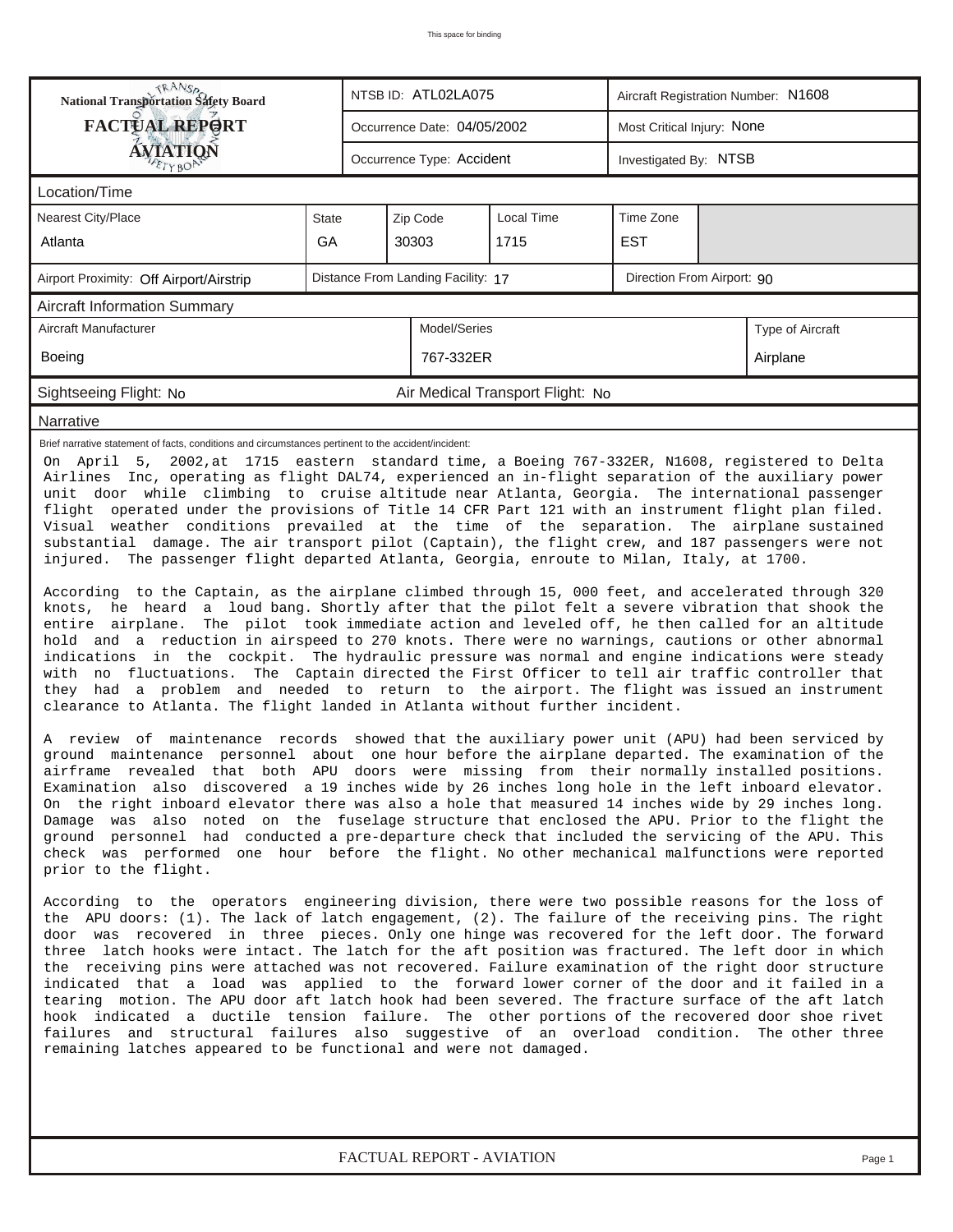| <b>National Transportation Safety Board</b> | NTSB ID: ATL02LA075         |  |
|---------------------------------------------|-----------------------------|--|
| <b>FACTUAL REPORT</b>                       | Occurrence Date: 04/05/2002 |  |
| <b>AVIATION</b>                             | Occurrence Type: Accident   |  |
| Narrative<br>(Continued)                    |                             |  |
|                                             |                             |  |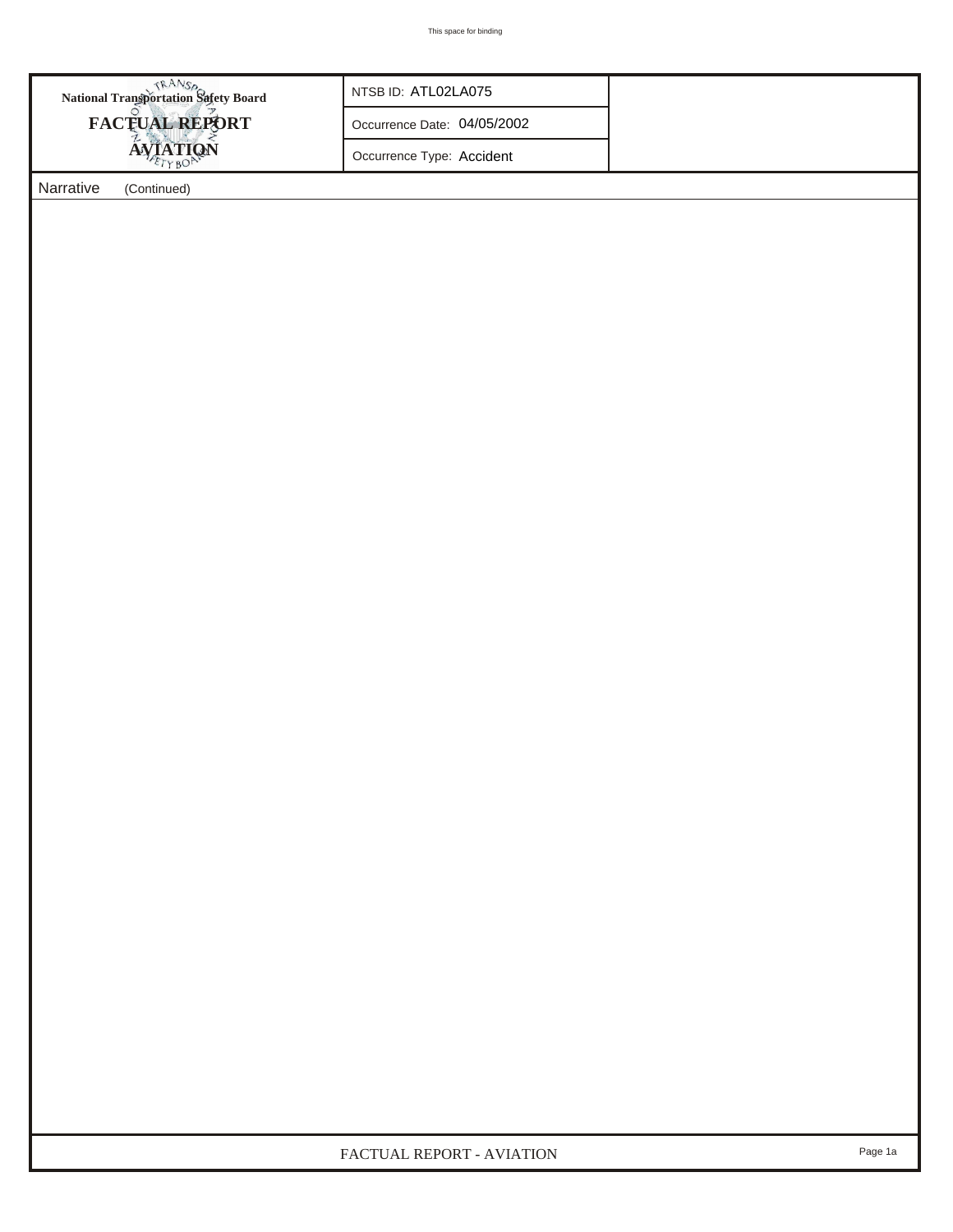| <b>National Transportation Safety Board</b>                                  |                       | NTSB ID: ATL02LA075                   |                                                       |                                                 |     |             |                                         |                      |            |                           |       |  |
|------------------------------------------------------------------------------|-----------------------|---------------------------------------|-------------------------------------------------------|-------------------------------------------------|-----|-------------|-----------------------------------------|----------------------|------------|---------------------------|-------|--|
| FACTUAL REPORT                                                               |                       | Occurrence Date: 04/05/2002           |                                                       |                                                 |     |             |                                         |                      |            |                           |       |  |
| <b>AVIATION</b>                                                              |                       |                                       |                                                       | Occurrence Type: Accident                       |     |             |                                         |                      |            |                           |       |  |
| Landing Facility/Approach Information                                        |                       |                                       |                                                       |                                                 |     |             |                                         |                      |            |                           |       |  |
| <b>Airport Name</b>                                                          | Airport ID:           |                                       | <b>Airport Elevation</b>                              |                                                 |     | Runway Used |                                         | Runway Length        |            | Runway Width              |       |  |
| THE WILLIAM B HARTSFIELD ATLAN                                               | <b>ATL</b>            |                                       | 1026 Ft. MSL                                          |                                                 | 27R |             | 11889                                   |                      | 150        |                           |       |  |
| Runway Surface Type: Asphalt                                                 |                       |                                       |                                                       |                                                 |     |             |                                         |                      |            |                           |       |  |
| Runway Surface Condition: Dry                                                |                       |                                       |                                                       |                                                 |     |             |                                         |                      |            |                           |       |  |
| Type Instrument Approach: ILS-complete                                       |                       |                                       |                                                       |                                                 |     |             |                                         |                      |            |                           |       |  |
| VFR Approach/Landing: None                                                   |                       |                                       |                                                       |                                                 |     |             |                                         |                      |            |                           |       |  |
| Aircraft Information                                                         |                       |                                       |                                                       |                                                 |     |             |                                         |                      |            |                           |       |  |
| Aircraft Manufacturer<br>Boeing                                              |                       |                                       | Model/Series<br>767-332ER                             |                                                 |     |             |                                         |                      | 30573      | Serial Number             |       |  |
| Airworthiness Certificate(s): Transport                                      |                       |                                       |                                                       |                                                 |     |             |                                         |                      |            |                           |       |  |
| Landing Gear Type: Retractable - Tricycle                                    |                       |                                       |                                                       |                                                 |     |             |                                         |                      |            |                           |       |  |
| Homebuilt Aircraft? No<br>Number of Seats: 208                               |                       | Certified Max Gross Wt.<br>407000 LBS |                                                       |                                                 |     |             |                                         | Number of Engines: 2 |            |                           |       |  |
| Engine Type:<br>Turbo Fan                                                    |                       |                                       |                                                       | Engine Manufacturer:<br><b>General Electric</b> |     |             | Model/Series:<br>706106                 |                      |            | Rated Power:<br>60800 LBS |       |  |
| - Aircraft Inspection Information                                            |                       |                                       |                                                       |                                                 |     |             |                                         |                      |            |                           |       |  |
| Type of Last Inspection                                                      |                       |                                       | Date of Last Inspection<br>Time Since Last Inspection |                                                 |     |             |                                         |                      |            | Airframe Total Time       |       |  |
| <b>Continuous Airworthiness</b>                                              |                       |                                       | 263 Hours<br>03/2002                                  |                                                 |     |             |                                         |                      | 9219 Hours |                           |       |  |
| - Emergency Locator Transmitter (ELT) Information                            |                       |                                       |                                                       |                                                 |     |             |                                         |                      |            |                           |       |  |
| ELT Installed? Yes                                                           | ELT Operated? No      |                                       |                                                       |                                                 |     |             | ELT Aided in Locating Accident Site? No |                      |            |                           |       |  |
| Owner/Operator Information                                                   |                       |                                       |                                                       |                                                 |     |             |                                         |                      |            |                           |       |  |
| Registered Aircraft Owner                                                    |                       |                                       | <b>Street Address</b>                                 |                                                 |     |             | HARTSFIELD INTERNATIONAL AIRPORT        |                      |            |                           |       |  |
| <b>DELTA AIR LINES INC</b>                                                   |                       |                                       | State<br>City                                         |                                                 |     |             |                                         |                      |            | Zip Code                  |       |  |
|                                                                              |                       |                                       | <b>Street Address</b>                                 | Atlanta                                         |     |             |                                         |                      |            | GA                        | 30320 |  |
| Operator of Aircraft                                                         |                       |                                       |                                                       | Same as Reg'd Aircraft Owner                    |     |             |                                         |                      |            |                           |       |  |
| Same as Reg'd Aircraft Owner                                                 |                       | City                                  | <b>State</b>                                          |                                                 |     |             |                                         |                      |            | Zip Code                  |       |  |
| Operator Does Business As:                                                   |                       |                                       |                                                       |                                                 |     |             | Operator Designator Code: DALA          |                      |            |                           |       |  |
| - Type of U.S. Certificate(s) Held:                                          |                       |                                       |                                                       |                                                 |     |             |                                         |                      |            |                           |       |  |
| Air Carrier Operating Certificate(s): Flag Carrier/Domestic                  |                       |                                       |                                                       |                                                 |     |             |                                         |                      |            |                           |       |  |
| Operating Certificate:                                                       | Operator Certificate: |                                       |                                                       |                                                 |     |             |                                         |                      |            |                           |       |  |
| Regulation Flight Conducted Under: Part 121: Air Carrier                     |                       |                                       |                                                       |                                                 |     |             |                                         |                      |            |                           |       |  |
| Type of Flight Operation Conducted: Scheduled; International; Passenger Only |                       |                                       |                                                       |                                                 |     |             |                                         |                      |            |                           |       |  |
| FACTUAL REPORT - AVIATION<br>Page 2                                          |                       |                                       |                                                       |                                                 |     |             |                                         |                      |            |                           |       |  |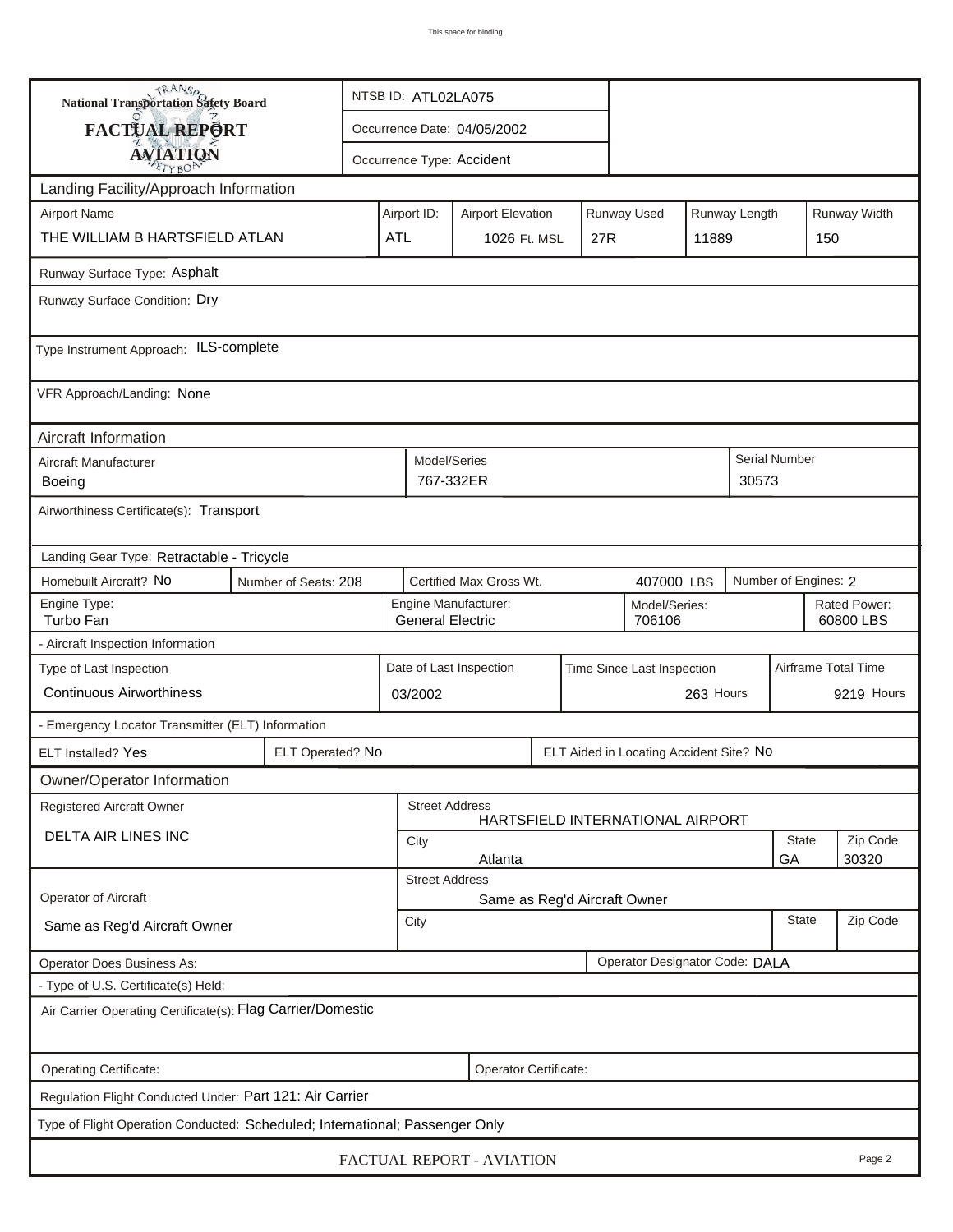| <b>National Transportation Safety Board</b><br>NTSB ID: ATL02LA075                                   |                                                             |         |                             |                            |                               |       |                                    |        |                          |                    |                                         |                |                                    |                     |
|------------------------------------------------------------------------------------------------------|-------------------------------------------------------------|---------|-----------------------------|----------------------------|-------------------------------|-------|------------------------------------|--------|--------------------------|--------------------|-----------------------------------------|----------------|------------------------------------|---------------------|
|                                                                                                      | FACTUAL REPORT                                              |         | Occurrence Date: 04/05/2002 |                            |                               |       |                                    |        |                          |                    |                                         |                |                                    |                     |
|                                                                                                      |                                                             |         |                             |                            |                               |       |                                    |        |                          |                    |                                         |                |                                    |                     |
|                                                                                                      | <b>AVIATION</b><br>Occurrence Type: Accident                |         |                             |                            |                               |       |                                    |        |                          |                    |                                         |                |                                    |                     |
| <b>First Pilot Information</b>                                                                       |                                                             |         |                             |                            |                               |       |                                    |        |                          |                    |                                         |                |                                    |                     |
| City<br>Name                                                                                         |                                                             |         |                             |                            |                               |       |                                    |        |                          |                    | <b>State</b>                            |                | Date of Birth                      | Age                 |
| On File                                                                                              |                                                             |         |                             |                            | On File<br>On File<br>On File |       |                                    |        |                          |                    |                                         |                |                                    | 54                  |
| Sex: M<br>Seat Occupied: Left<br>Principal Profession: Civilian Pilot<br>Certificate Number: On File |                                                             |         |                             |                            |                               |       |                                    |        |                          |                    |                                         |                |                                    |                     |
| Airline Transport<br>Certificate(s):                                                                 |                                                             |         |                             |                            |                               |       |                                    |        |                          |                    |                                         |                |                                    |                     |
| Airplane Rating(s):<br>Multi-engine Land                                                             |                                                             |         |                             |                            |                               |       |                                    |        |                          |                    |                                         |                |                                    |                     |
|                                                                                                      | Rotorcraft/Glider/LTA: None                                 |         |                             |                            |                               |       |                                    |        |                          |                    |                                         |                |                                    |                     |
|                                                                                                      |                                                             |         |                             |                            |                               |       |                                    |        |                          |                    |                                         |                |                                    |                     |
| Instrument Rating(s):<br>Airplane<br>None<br>Instructor Rating(s):                                   |                                                             |         |                             |                            |                               |       |                                    |        |                          |                    |                                         |                |                                    |                     |
|                                                                                                      | Type Rating/Endorsement for Accident/Incident Aircraft? Yes |         |                             |                            |                               |       |                                    |        |                          |                    | Current Biennial Flight Review? 04/2001 |                |                                    |                     |
|                                                                                                      | Medical Cert.: Class 1                                      |         | Medical Cert. Status: None  |                            |                               |       |                                    |        |                          |                    |                                         |                | Date of Last Medical Exam: 11/2001 |                     |
|                                                                                                      |                                                             |         |                             |                            |                               |       |                                    |        |                          |                    |                                         |                |                                    |                     |
| - Flight Time Matrix                                                                                 |                                                             | All A/C | This Make<br>and Model      | Airplane<br>Single Engine  | Airplane<br>Mult-Engine       | Night |                                    | Actual | Instrument               | Simulated          | Rotorcraft                              |                | Glider                             | Lighter<br>Than Air |
| <b>Total Time</b>                                                                                    |                                                             | 6984    | 3300                        |                            |                               |       |                                    |        |                          |                    |                                         |                |                                    |                     |
|                                                                                                      | Pilot In Command(PIC)                                       |         |                             |                            |                               |       |                                    |        |                          |                    |                                         |                |                                    |                     |
| Instructor                                                                                           |                                                             |         |                             |                            |                               |       |                                    |        |                          |                    |                                         |                |                                    |                     |
| Last 90 Days                                                                                         |                                                             | 179     | 179                         |                            |                               |       |                                    |        |                          |                    |                                         |                |                                    |                     |
| Last 30 Days<br>Last 24 Hours                                                                        |                                                             |         |                             |                            |                               |       |                                    |        |                          |                    |                                         |                |                                    |                     |
|                                                                                                      |                                                             | 1       | $\mathbf 1$                 |                            |                               |       |                                    |        |                          |                    |                                         |                |                                    |                     |
|                                                                                                      | Seatbelt Used? Yes                                          |         |                             | Shoulder Harness Used? Yes |                               |       |                                    |        | Toxicology Performed? No |                    |                                         |                | Second Pilot? Yes                  |                     |
|                                                                                                      |                                                             |         |                             |                            |                               |       |                                    |        |                          |                    |                                         |                |                                    |                     |
|                                                                                                      | Flight Plan/Itinerary                                       |         |                             |                            |                               |       |                                    |        |                          |                    |                                         |                |                                    |                     |
|                                                                                                      | Type of Flight Plan Filed: IFR                              |         |                             |                            |                               |       |                                    |        |                          |                    |                                         |                |                                    |                     |
| Departure Point                                                                                      |                                                             |         |                             |                            |                               |       | <b>State</b>                       |        |                          | Airport Identifier |                                         | Departure Time |                                    | Time Zone           |
| GA<br>Atlanta                                                                                        |                                                             |         |                             |                            |                               |       |                                    |        | ATL                      |                    | 1742                                    |                |                                    | <b>EST</b>          |
| <b>Destination</b>                                                                                   |                                                             |         |                             |                            |                               |       | Airport Identifier<br><b>State</b> |        |                          |                    |                                         |                |                                    |                     |
| Milan                                                                                                |                                                             |         |                             |                            |                               |       |                                    |        | <b>MXP</b>               |                    |                                         |                |                                    |                     |
| Type of Clearance: IFR                                                                               |                                                             |         |                             |                            |                               |       |                                    |        |                          |                    |                                         |                |                                    |                     |
| Type of Airspace: Class B                                                                            |                                                             |         |                             |                            |                               |       |                                    |        |                          |                    |                                         |                |                                    |                     |
| Weather Information                                                                                  |                                                             |         |                             |                            |                               |       |                                    |        |                          |                    |                                         |                |                                    |                     |
| Source of Briefing:<br>Company                                                                       |                                                             |         |                             |                            |                               |       |                                    |        |                          |                    |                                         |                |                                    |                     |
|                                                                                                      | Method of Briefing: Teletype                                |         |                             |                            |                               |       |                                    |        |                          |                    |                                         |                |                                    |                     |
|                                                                                                      |                                                             |         |                             |                            | FACTUAL REPORT - AVIATION     |       |                                    |        |                          |                    |                                         |                |                                    | Page 3              |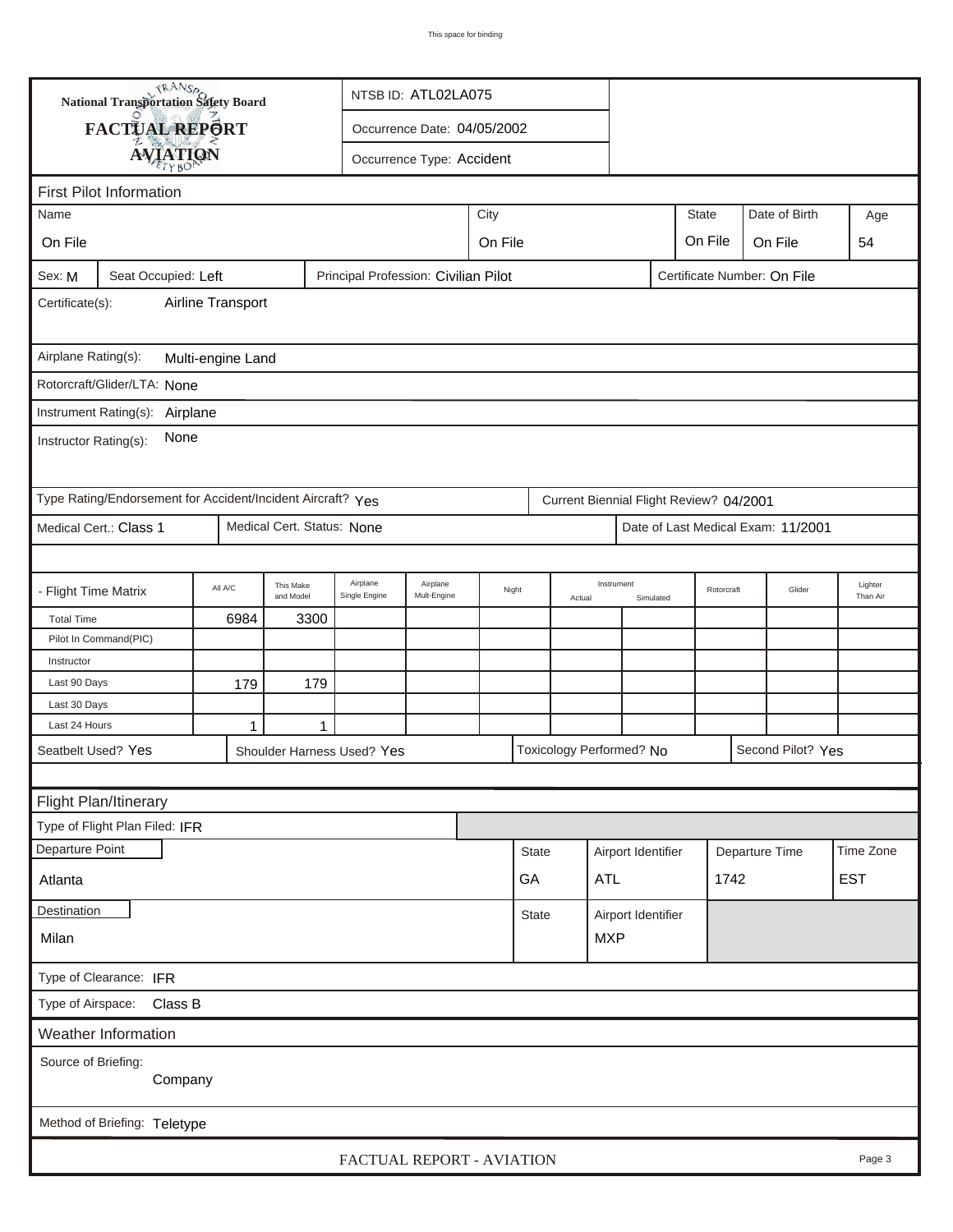|                                                                         | <b>National Transportation Safety Board</b><br>NTSB ID: ATL02LA075 |                  |                             |                           |                     |                                 |    |                                                       |              |                   |       |     |
|-------------------------------------------------------------------------|--------------------------------------------------------------------|------------------|-----------------------------|---------------------------|---------------------|---------------------------------|----|-------------------------------------------------------|--------------|-------------------|-------|-----|
|                                                                         | FACTUAL REPORT                                                     |                  | Occurrence Date: 04/05/2002 |                           |                     |                                 |    |                                                       |              |                   |       |     |
|                                                                         | <b>AVIATION</b>                                                    |                  |                             | Occurrence Type: Accident |                     |                                 |    |                                                       |              |                   |       |     |
|                                                                         | Weather Information                                                |                  |                             |                           |                     |                                 |    |                                                       |              |                   |       |     |
| WOF ID                                                                  | <b>Observation Time</b>                                            | Time Zone        | <b>WOF Elevation</b>        |                           |                     | WOF Distance From Accident Site |    | Direction From Accident Site                          |              |                   |       |     |
|                                                                         |                                                                    |                  |                             |                           |                     |                                 |    |                                                       |              |                   |       |     |
| <b>ATL</b>                                                              | 1553                                                               | <b>EST</b>       | 1026 Ft. MSL                |                           |                     |                                 |    | <b>17 NM</b>                                          | 90 Deg. Mag. |                   |       |     |
| Sky/Lowest Cloud Condition: Clear<br>Ft. AGL<br>Condition of Light: Day |                                                                    |                  |                             |                           |                     |                                 |    |                                                       |              |                   |       |     |
|                                                                         | Lowest Ceiling: None                                               |                  |                             | Ft. AGL                   | Visibility:         |                                 | 10 | <b>SM</b>                                             |              | Altimeter:        | 30.15 | "Hg |
| Temperature:                                                            | 17 °C                                                              | Dew Point:       | $-6 °C$                     |                           | Wind Direction: 340 |                                 |    |                                                       |              | Density Altitude: | 1258  | Ft. |
| Wind Speed: 13                                                          |                                                                    | Gusts:           |                             |                           |                     |                                 |    | Weather Condtions at Accident Site: Visual Conditions |              |                   |       |     |
| Visibility (RVR):                                                       | Ft.                                                                | Visibility (RVV) |                             | <b>SM</b>                 |                     | Intensity of Precipitation:     |    |                                                       |              |                   |       |     |
|                                                                         | Restrictions to Visibility: None                                   |                  |                             |                           |                     |                                 |    |                                                       |              |                   |       |     |
|                                                                         |                                                                    |                  |                             |                           |                     |                                 |    |                                                       |              |                   |       |     |
| Type of Precipitation:                                                  | None                                                               |                  |                             |                           |                     |                                 |    |                                                       |              |                   |       |     |
|                                                                         |                                                                    |                  |                             |                           |                     |                                 |    |                                                       |              |                   |       |     |
|                                                                         | <b>Accident Information</b>                                        |                  |                             |                           |                     |                                 |    |                                                       |              |                   |       |     |
|                                                                         | Aircraft Damage: Substantial                                       |                  | Aircraft Fire: None         |                           |                     |                                 |    | Aircraft Explosion None                               |              |                   |       |     |
|                                                                         | Classification: U.S. Registered/U.S. Soil                          |                  |                             |                           |                     |                                 |    |                                                       |              |                   |       |     |
|                                                                         | - Injury Summary Matrix                                            | Fatal            | Serious<br>Minor            |                           | None                | <b>TOTAL</b>                    |    |                                                       |              |                   |       |     |
| <b>First Pilot</b>                                                      |                                                                    |                  |                             |                           | 1                   | 1                               |    |                                                       |              |                   |       |     |
| Second Pilot                                                            |                                                                    |                  |                             |                           | $\mathbf{1}$        | 1                               |    |                                                       |              |                   |       |     |
| <b>Student Pilot</b>                                                    |                                                                    |                  |                             |                           |                     |                                 |    |                                                       |              |                   |       |     |
|                                                                         | Flight Instructor                                                  |                  |                             |                           |                     |                                 |    |                                                       |              |                   |       |     |
| <b>Check Pilot</b>                                                      |                                                                    |                  |                             |                           |                     |                                 |    |                                                       |              |                   |       |     |
|                                                                         | <b>Flight Engineer</b>                                             |                  |                             |                           |                     |                                 |    |                                                       |              |                   |       |     |
|                                                                         | Cabin Attendants                                                   |                  |                             |                           | 9                   | 9                               |    |                                                       |              |                   |       |     |
| Other Crew                                                              |                                                                    |                  |                             |                           | 1                   | 1                               |    |                                                       |              |                   |       |     |
| Passengers                                                              |                                                                    |                  |                             |                           | 187                 | 187                             |    |                                                       |              |                   |       |     |
| - TOTAL ABOARD -                                                        |                                                                    |                  |                             |                           | 199                 | 199                             |    |                                                       |              |                   |       |     |
| Other Ground                                                            |                                                                    |                  |                             |                           |                     |                                 |    |                                                       |              |                   |       |     |
|                                                                         | - GRAND TOTAL -                                                    |                  |                             |                           | 199                 | 199                             |    |                                                       |              |                   |       |     |
|                                                                         |                                                                    |                  |                             |                           |                     |                                 |    |                                                       |              |                   |       |     |
|                                                                         | FACTUAL REPORT - AVIATION<br>Page 4                                |                  |                             |                           |                     |                                 |    |                                                       |              |                   |       |     |